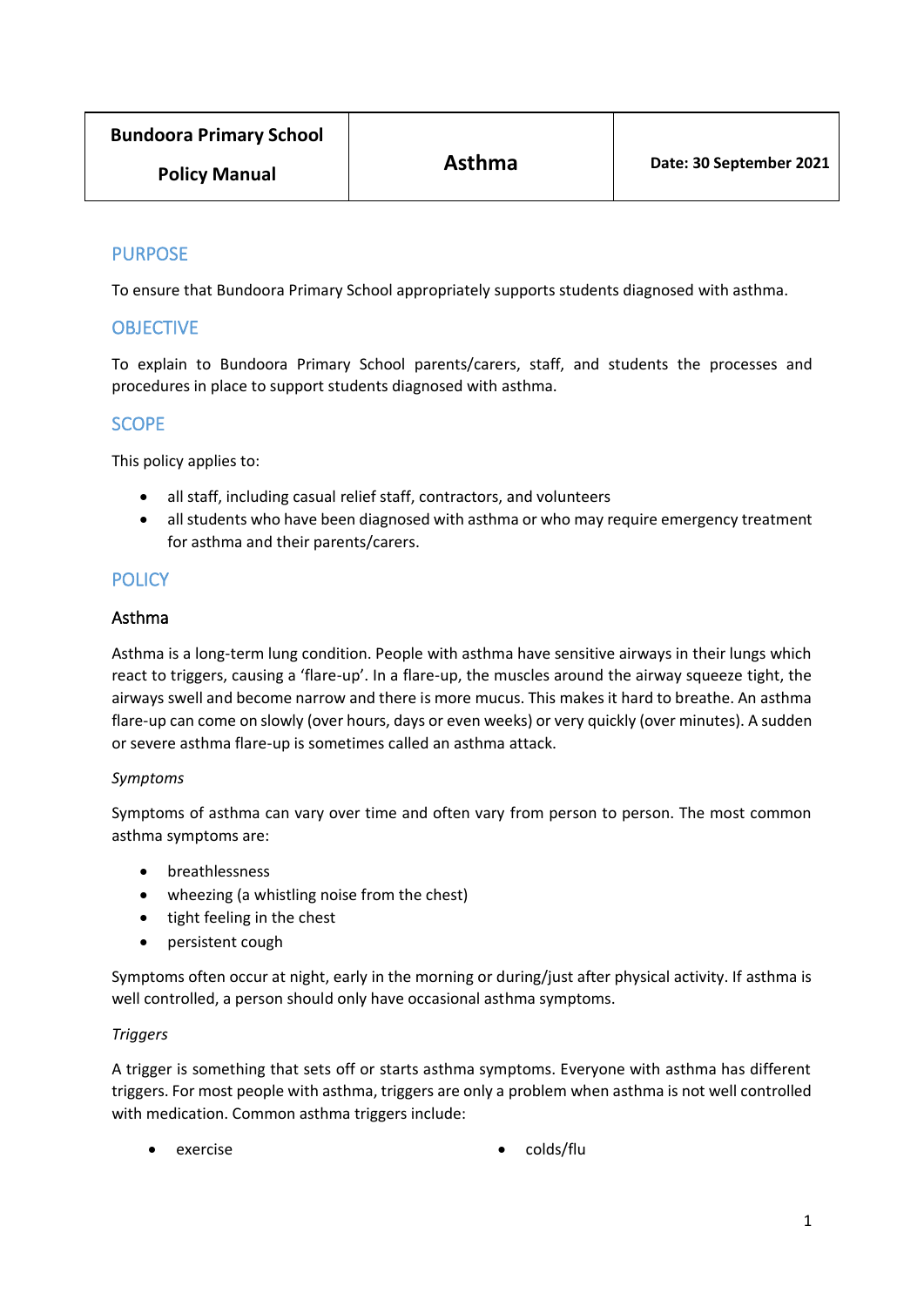- smoke (cigarette smoke, wood smoke from open fires, burn-offs or bushfires)
- house dust mites moulds
- 
- chemicals such as household cleaning products
- 
- laughter or emotions, such as stress
- weather changes such as thunderstorms and cold, dry air
- 
- pollens animals such as cats and dogs animals such as cats and dogs
	- deodorants (including perfumes, aftershaves, hair spray and aerosol deodorant sprays)
- food chemicals/additives certain medications (including aspirin and anti-inflammatories)

## Asthma management

If a student diagnosed with asthma enrols at Bundoora Primary School:

- 1. Parents/carers must provide the school with an Asthma Action Plan which has been completed by the student's medical practitioner. The plan must outline:
	- the prescribed medication taken by the student and when it is to be administered, for example as a pre-medication to exercise or on a regular basis
	- emergency contact details
	- the contact details of the student's medical practitioner
	- the student's known triggers
	- the emergency procedures to be taken in the event of an asthma flare-up or attack.
- 2. Parents/carers should also provide a photo of the student to be included as part of the student's Asthma Action Plan.
- 3. Bundoora Primary School will keep all Asthma Action Plans:
	- In sick bay, the student's classroom, and the corridor adjacent to the staffroom.
- 4. School staff may also work with parents/carers to develop a Student Health Support Plan which will include details on:
	- how the school will provide support for the student
	- identify specific strategies
	- allocate staff to assist the student

Any Student Health Support Plan will be developed in accordance with Bundoora Primary School's Healthcare Needs Policy.

- 5. If a student diagnosed with asthma is going to attend a school camp or excursion, Bundoora Primary School parents/carers are required to provide any updated medical information.
- 6. If a student's asthma condition or treatment requirements change, parent/carers must notify the school and provide an updated Asthma Action Plan.
- 7. School staff will work with parents/carers to review Asthma Action Plans (and Student Health Support Plans at the beginning of each new school year.

## Student asthma kit

All students diagnosed with asthma are required to have a student asthma kit at school which contains:

- their own prescribed reliever medication labelled with the student's name
- their spacer (if they use one)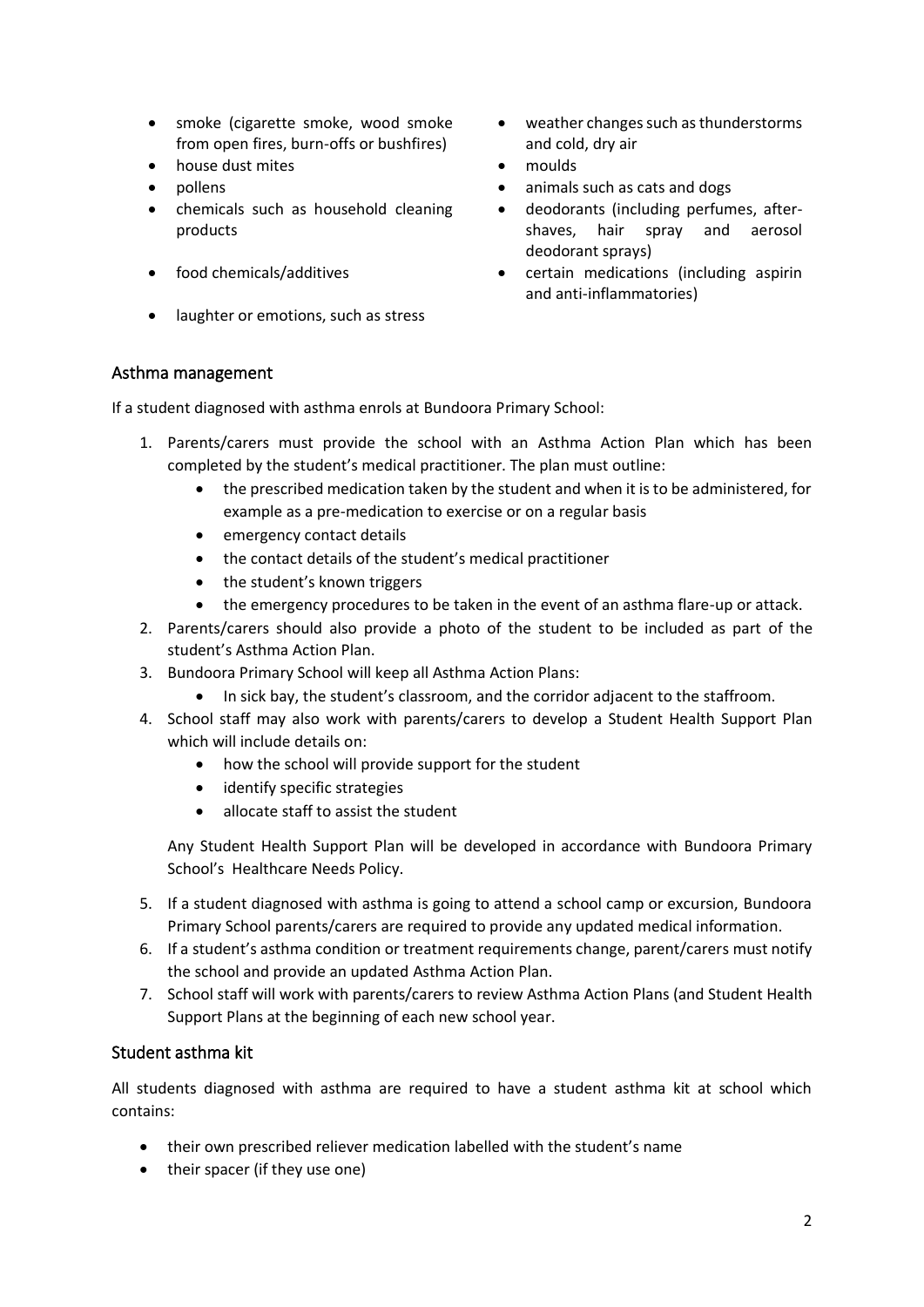Student asthma kits will be stored in sick bay. Students may also keep a spare inhaler in their school bags with parent permission.

## Asthma emergency response plan

If a student is:

- having an asthma attack
- difficulty breathing for an unknown cause, even if they are not known to have asthma

School staff will endeavour to follow the Asthma First Aid procedures outlined in the table below. School staff may contact Triple Zero "000" at any time.

| <b>Step</b> | <b>Action</b>                                                                                                                                               |  |  |
|-------------|-------------------------------------------------------------------------------------------------------------------------------------------------------------|--|--|
| 1.          | Sit the person upright                                                                                                                                      |  |  |
|             | Be calm and reassuring                                                                                                                                      |  |  |
|             | Do not leave them alone<br>$\bullet$                                                                                                                        |  |  |
|             | Seek assistance from another staff member or reliable student to locate the<br>student's reliever, the Asthma Emergency Kit and the student's Asthma Action |  |  |
|             | Plan (if available).                                                                                                                                        |  |  |
|             | If the student's action plan is not immediately available, use the Asthma First<br>$\bullet$<br>Aid as described in Steps 2 to 5.                           |  |  |
| 2.          | Give 4 separate puffs of blue or blue/grey reliever puffer:                                                                                                 |  |  |
|             | Shake the puffer<br>$\bullet$                                                                                                                               |  |  |
|             | Use a spacer if you have one                                                                                                                                |  |  |
|             | Put 1 puff into the spacer<br>$\bullet$                                                                                                                     |  |  |
|             | Take 4 breaths from the spacer<br>$\bullet$                                                                                                                 |  |  |
|             | Remember - Shake, 1 puff, 4 breaths                                                                                                                         |  |  |
| 3.          | Wait 4 minutes                                                                                                                                              |  |  |
|             | If there is no improvement, give 4 more separate puffs of blue/grey reliever as                                                                             |  |  |
|             | above                                                                                                                                                       |  |  |
|             | (Or give 1 more dose of Bricanyl or Symbiocort inhaler)                                                                                                     |  |  |
| 4.          | If there is still no improvement call Triple Zero "000" and ask for an ambulance.                                                                           |  |  |
|             | Tell the operator the student is having an asthma attack<br>$\bullet$                                                                                       |  |  |
|             | Keep giving 4 separate puffs every 4 minutes until emergency assistance arrives                                                                             |  |  |
|             | (Or 1 dose of Bricanyl or Symbicort every 4 minutes - up to 3 doses of Symbicort)                                                                           |  |  |
| 5.          | If asthma is relieved after administering Asthma First Aid, stop the treatment and                                                                          |  |  |
|             | observe the student. Notify the student's emergency contact person and record the                                                                           |  |  |
|             | incident                                                                                                                                                    |  |  |

Staff will call Triple Zero "000" immediately if:

- the person is not breathing
- if the person's asthma suddenly becomes worse or is not improving
- if the person is having an asthma attack and a reliever is not available
- if they are not sure if it is asthma
- if the person is known to have anaphylaxis

### Training for staff

Bundoora Primary School will arrange the following asthma management training for staff: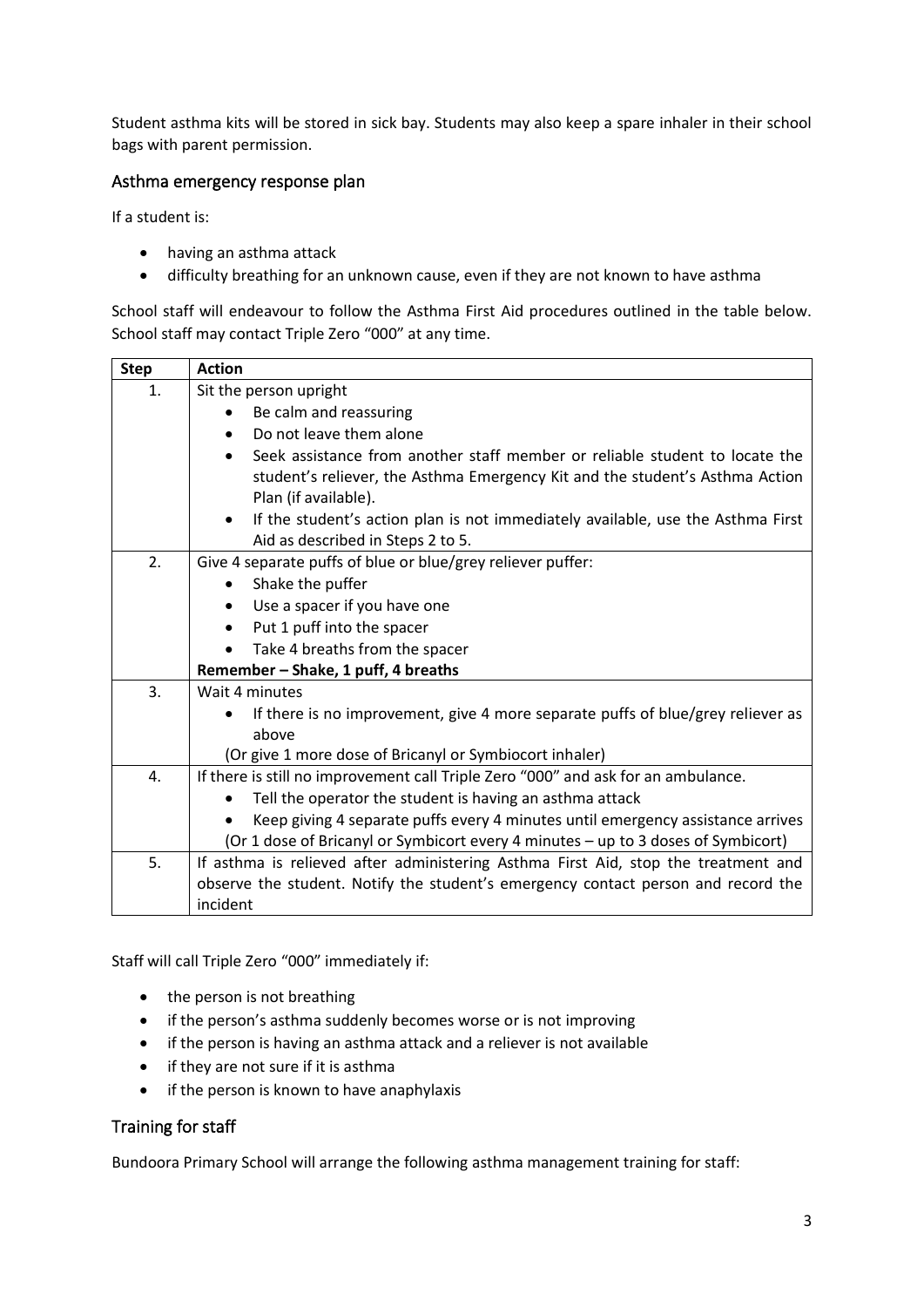| <b>Staff</b>                               | <b>Completed by</b>                                                                                                                                                                                                              | Course                                                                                                                                                               | Provider                                                      | Cost                                                | <b>Valid for</b> |
|--------------------------------------------|----------------------------------------------------------------------------------------------------------------------------------------------------------------------------------------------------------------------------------|----------------------------------------------------------------------------------------------------------------------------------------------------------------------|---------------------------------------------------------------|-----------------------------------------------------|------------------|
| Group 1<br>General<br><b>Staff</b>         | School staff with a direct<br>teaching<br>role<br>with<br>students<br>affected<br>by<br>asthma or other school<br>staff directed<br>by the<br>Principal after conducting<br>a risk assessment.                                   | Asthma first aid<br>management for<br>education staff<br>(non-accredited)<br>One hour face-to-<br>face or online<br>training.                                        | Asthma Australia                                              | Free to all<br>schools                              | 3 years          |
| Group 2<br><b>Specific</b><br><b>Staff</b> | Staff working with high<br>risk children with a<br>history of severe asthma,<br>or with direct student<br>wellbeing responsibility,<br>(including nurses,<br>PE/sport teachers, first<br>aid and school staff<br>attending camp) | Course in Asthma<br>Awareness<br>10760NAT<br>OR<br>Course in the<br>management of<br>Asthma Risks and<br>Emergencies in<br>the Workplace<br>22556VIC<br>(accredited) | Any RTO that has<br>this course in their<br>scope of practice | Paid by<br><b>Bundoora</b><br><b>Primary School</b> | 3 years          |

Bundoora Primary School will also conduct an annual briefing for staff on:

- the procedures outlined in this policy
- the causes, symptoms, and treatment of asthma
- identities of the students diagnosed with asthma
- how to use a puffer and spacer
- the location of:
	- o the Asthma Emergency Kits
	- o asthma medication which has been provided by parents for student use.

Bundoora Primary School will also provide this policy to casual relief staff and volunteers who will be working with students and may also provide a briefing if the Principal decides it is necessary depending on the nature of the work being performed.

## Asthma Emergency Kit

Bundoora Primary School will provide and maintain at least two Asthma Emergency Kits. One kit will be kept on school premises at sick bay, and one will be a mobile kit for activities such as:

- yard duty
- camps and excursions.

The Asthma Emergency Kit will contain:

• at least 1 blue or blue/grey reliever medication such as Airomir, Admol or Ventolin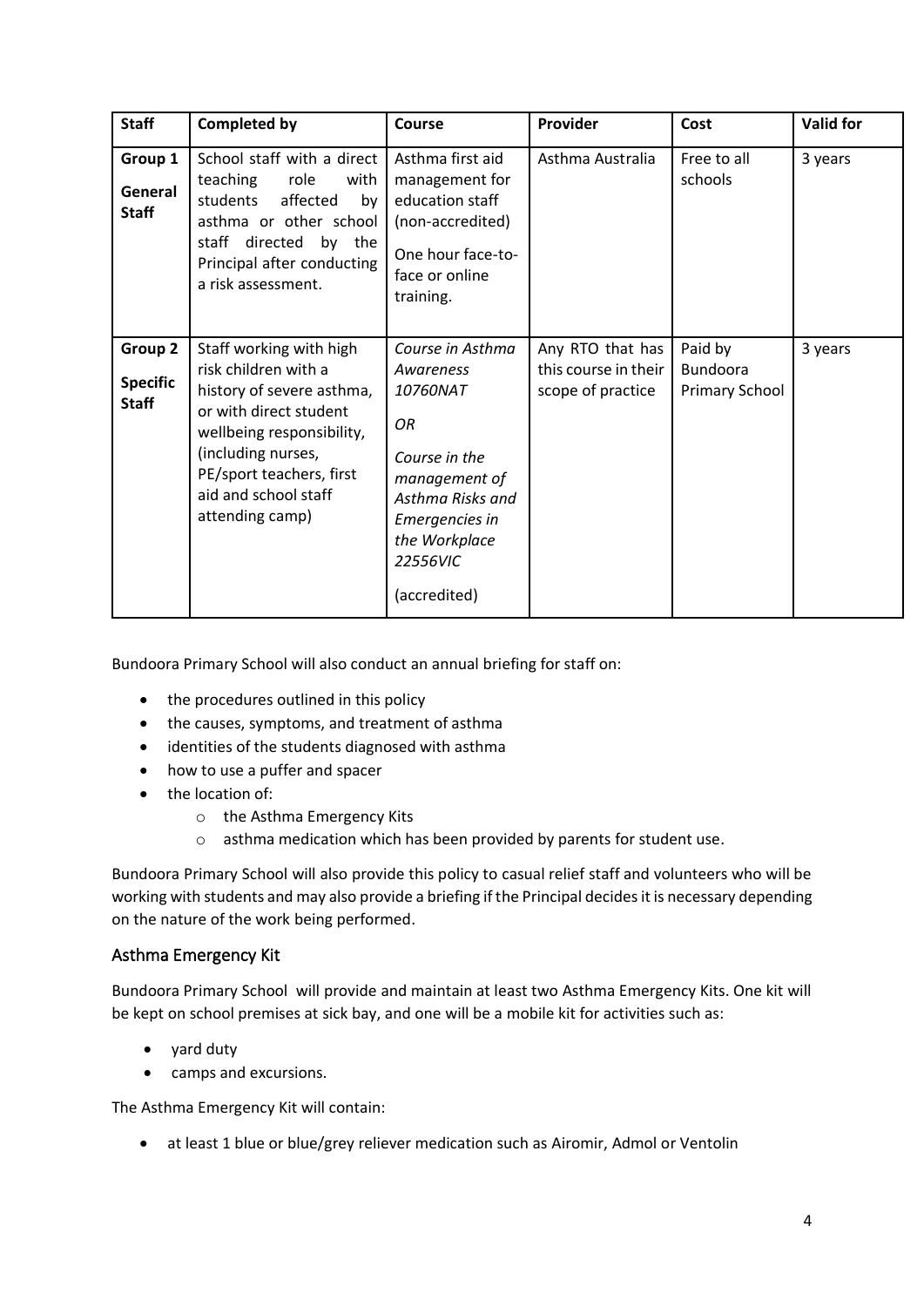- at least 2 spacer devices (for single person use only) to assist with effective inhalation of the blue or blue/grey reliever medication. Bundoora Primary School will ensure spare spacers are available as replacements). Spacers will be stored in a dust proof container.
- clear written instructions on Asthma First Aid, including:
	- o how to use the medication and spacer devices
	- o steps to be taken in treating an asthma attack
- A record sheet/log recording the details of an asthma first aid incident, such as the number of puffs administered.

Lorraine Van Zwienen will monitor and maintain the Asthma Emergency Kits. They will:

- ensure all contents are maintained and replaced where necessary
- regularly check the expiry date on the canisters of the blue or blue/grey reliever puffers and place them if they have expired or a low on doses
- replace spacers in the Kits after each use (spacers are single person use only)
- dispose of any previously used spaces.

The blue or blue/grey reliever medication in the Asthma Emergency Kits may be used by more than one student if they are used with a spacer. If the devices come into contact with someone's mouth, they will not be used again and will be replaced.

After each use of a blue or blue/grey reliever (with a spacer):

- remove the metal canister from the puffer (do not wash the canister)
- wash the plastic casing
- rinse the mouthpiece through the top and bottom under running water for at least 30 seconds
- wash the mouthpiece cover
- air dry then reassemble
- test the puffer to make sure no water remains in it, then return to the Asthma Emergency Kit.

### Management of confidential medical information

Confidential medical information provided to Bundoora Primary School to support a student diagnosed with asthma will be:

- recorded on the student's file
- shared with all relevant staff so that they can properly support students diagnosed with asthma and respond appropriately if necessary.

### Communication plan

This policy will be available on Bundoora Primary School website so that parents and other members of the school community can easily access information about Bundoora Primary School's asthma management procedures.

### Epidemic Thunderstorm Asthma

Bundoora Primary School will be prepared to act on the warnings and advice from the Department of Education and Training when the risk of epidemic thunderstorm asthma is forecast as high.

## **COMMUNICATION**

This policy will be communicated to our school community in the following ways: